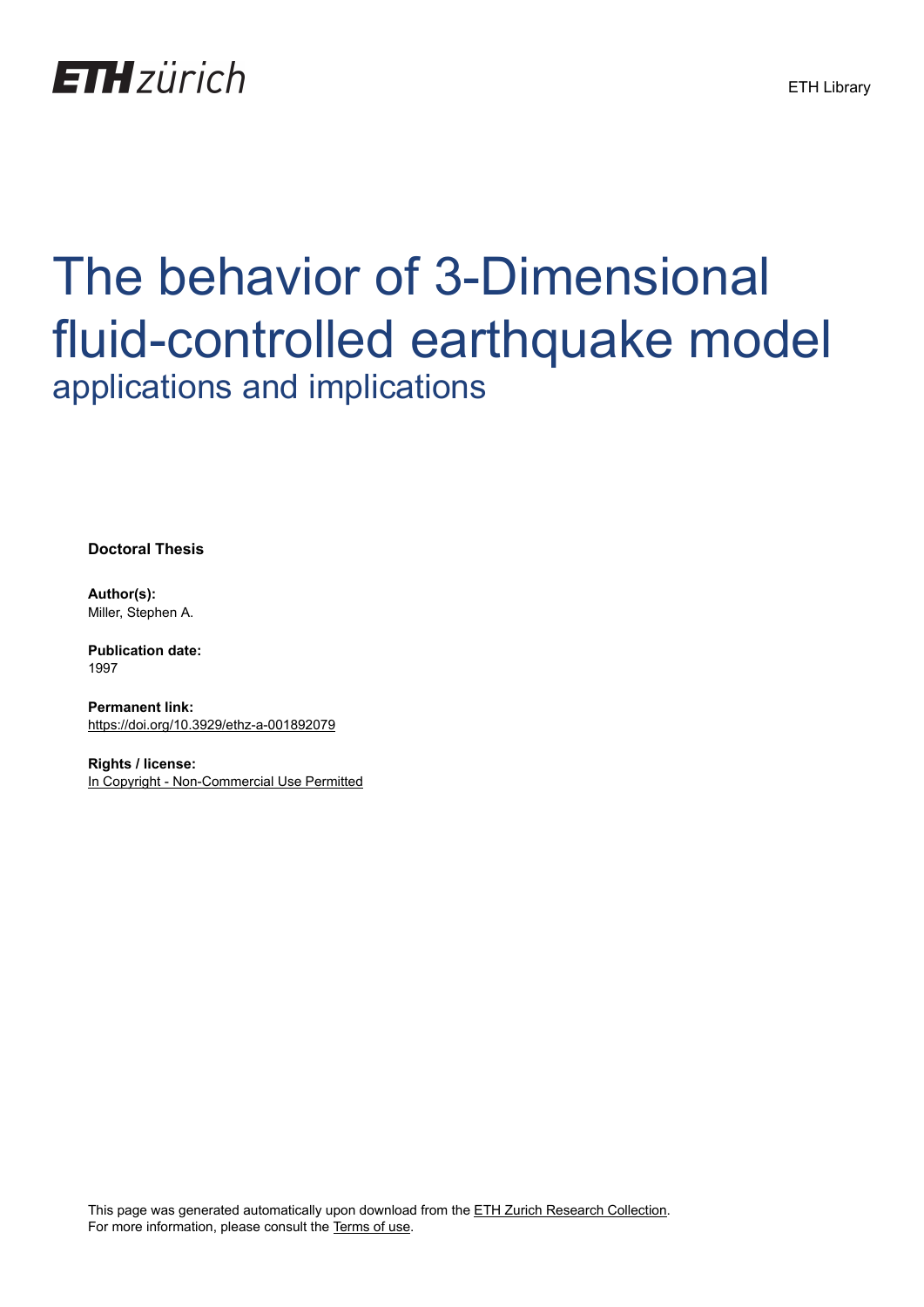#### DISS. ETH Nr. 12275

### THE BEHAVIOR OF A 3-DIMENSIONAL FLUID-CONTROLLED EARTHQUAKE MODEL:

#### APPLICATIONS AND IMPLICATIONS

 $\mathcal{L}(\mathcal{L})$  and  $\mathcal{L}(\mathcal{L})$ 

 $\Delta \sim 1$ 

 $\label{eq:2.1} \frac{1}{\sqrt{2\pi}}\int_{\mathbb{R}^3}\frac{1}{\sqrt{2\pi}}\int_{\mathbb{R}^3}\frac{1}{\sqrt{2\pi}}\int_{\mathbb{R}^3}\frac{1}{\sqrt{2\pi}}\int_{\mathbb{R}^3}\frac{1}{\sqrt{2\pi}}\int_{\mathbb{R}^3}\frac{1}{\sqrt{2\pi}}\int_{\mathbb{R}^3}\frac{1}{\sqrt{2\pi}}\int_{\mathbb{R}^3}\frac{1}{\sqrt{2\pi}}\int_{\mathbb{R}^3}\frac{1}{\sqrt{2\pi}}\int_{\mathbb{R}^3}\frac{1$ 

A Dissertation submitted to the SWISS FEDERAL INSTITUTE OF TECHNOLOGY ZÜRICH

for the degree of Doctor of Natural Sciences

Presented by Stephen A. Miller M.Sc. Geophysics, Stanford University, USA Born January 12, 1960, USA

Accepted on the recommendation of:

Prof. J.P. Burg, ETH Zürich Examiner Dr. David L. Olgaard, ETH Zürich Co-examiner Dr. Ian Main, U. of Edinburgh, UK Co-examiner

 $\sim 10^{11}$  km s  $^{-1}$ 

1997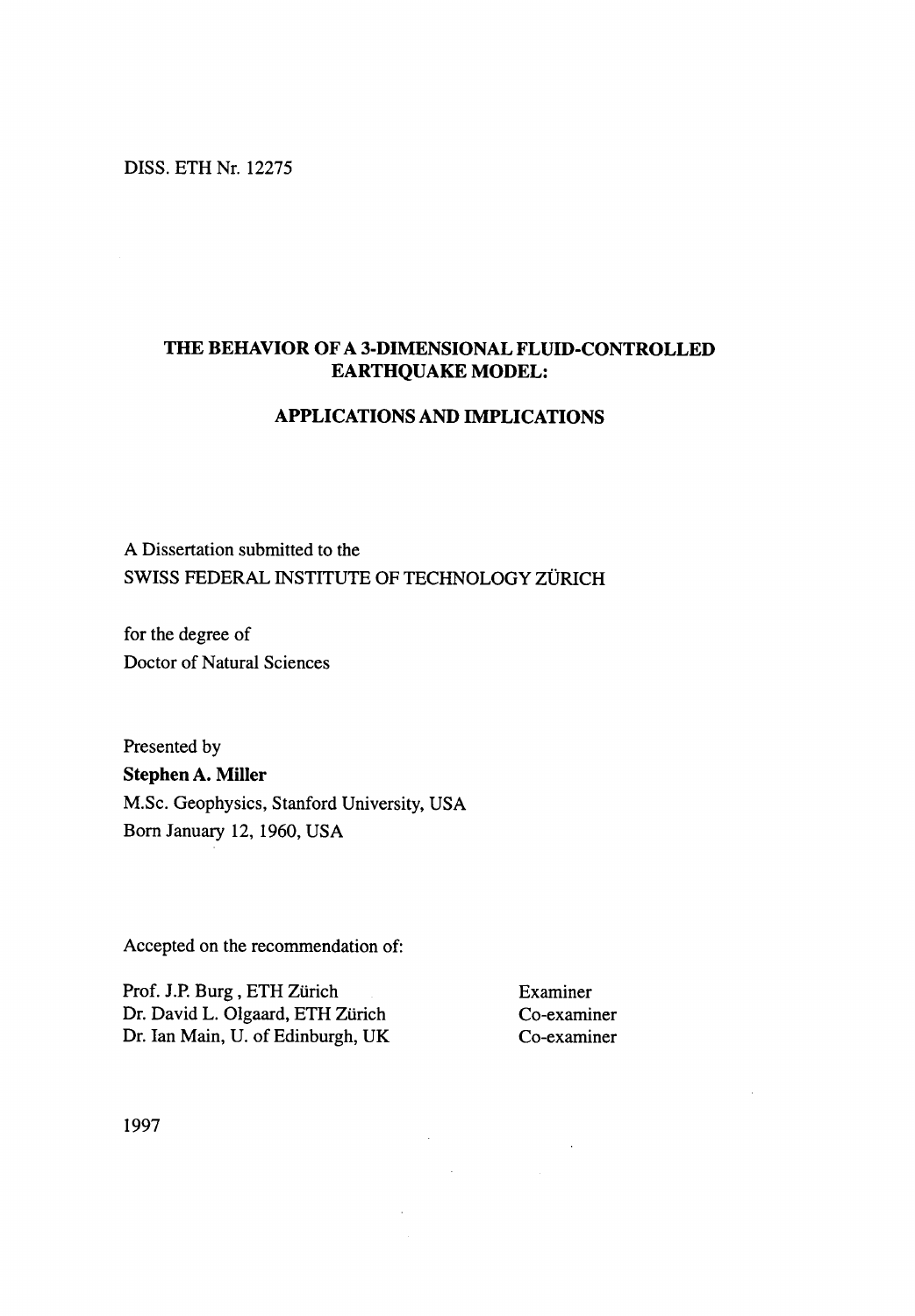## Abstract

Numerous and varied lines of evidence point to fluids as an important, or even controlling, factor in the mechanics of earthquakes. Other lines of evidence show that earthquakes are scale invariant, self-organizing critical systems. An attempt at reconciling these principle observations was made with the development of a 3-dimensional, fluid-controlled earthquake model that couples the mechanical effects of fluids with elastic dislocation theory for faulting. Fluid flow within <sup>a</sup> fault zone is modeled as <sup>a</sup> simple cellular automaton model based on the assumption that permeability can be treated as <sup>a</sup> toggle switch. That is, permeability is zero when plate motion accumulates shear stress along the fault plane, and permeability is infinite to nearest neighbors when <sup>a</sup> dilatant slip event occurs. High pore pressures develop through either a compaction mechanism or a direct fluid source such as dehydration reactions. The dynamical system between shear stress and the state of the fluid pressure shows the evolution to a complex stress state that results in scale-invariant and self-organizing behavior.

The model shows <sup>a</sup> spontaneous evolution and destruction of asperities (locked regions), and that the long-term model behavior is determined by the state of fluid pressure. If mechanisms to increase pore pressure are slow relative to dilatant slip, the fault evolves to a normally pressured, strong fault. If pore pressure increase mechanisms are sufficient to outrun dilatant slip, the result is an overpressured, weak fault. Model comparisons show good correlation with observed seismic scaling relations and stress drops, and the 3-di mensional strain field shows features observed around active faults. The surface displacement field in the neighborhood of <sup>a</sup> vertical strike slip fault are shown to respond to the slip state at depth, and initial results show the development of a fractal topography, indicated by a power law power spectra with a slope of -2.

A model application to <sup>a</sup> section of the San Andreas fault in central California showed that the model could explain how adjacent thrusting events affect <sup>a</sup> strike-slip fault through <sup>a</sup> fluid-mediated mechanism. It is proposed that an M>6 earthquake expected for this sec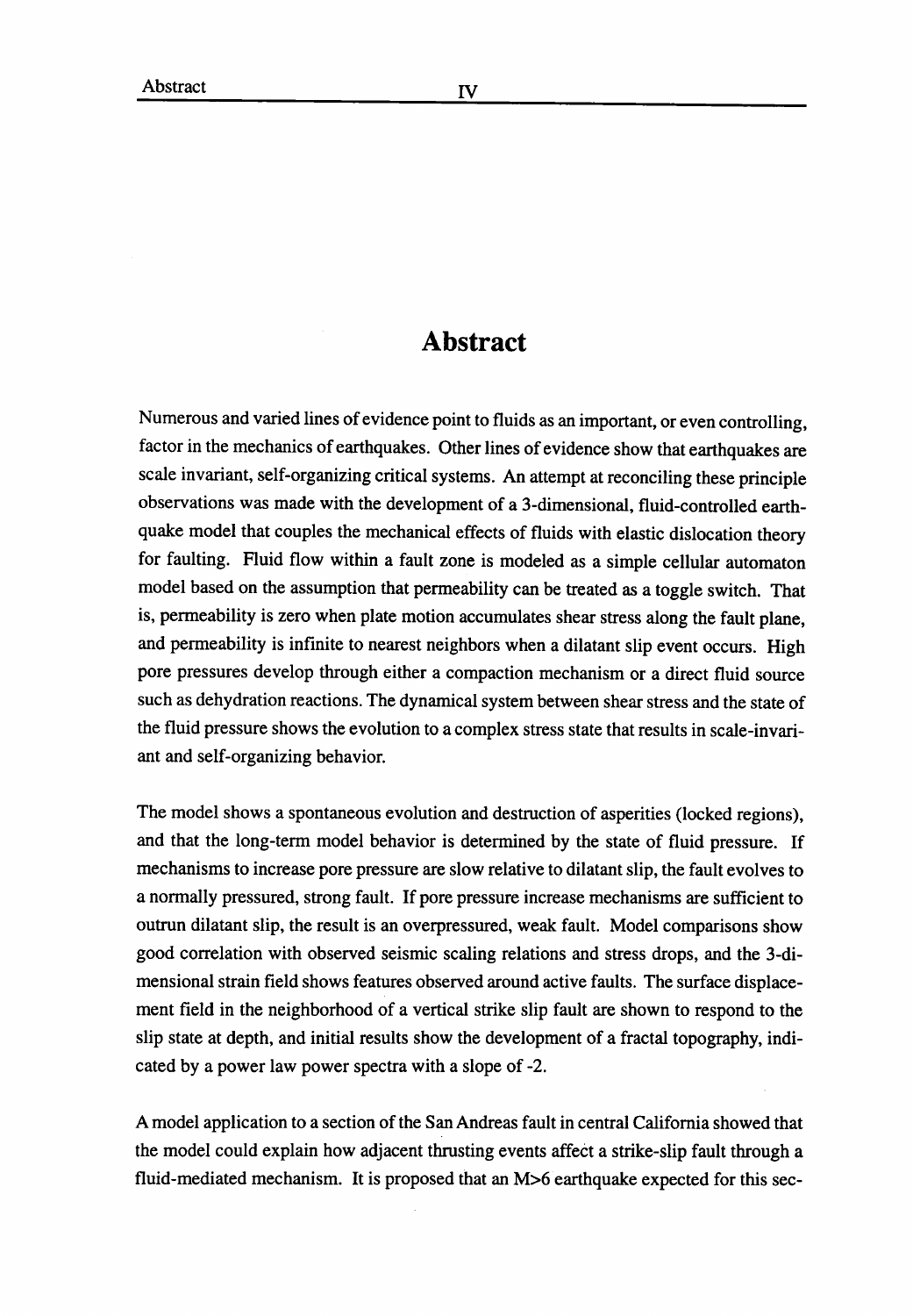tion of the fault around Parkfield, CA, was delayed because of the effect of reducing a compaction-induced pore pressure increase mechanism. Reducing the rate of pore pressure increase within the fault acts to increase the fault strength and allow a greater accumulation of seismic moment before failure.

In an auxiliary study, a model for dehydration reactions was developed to help explain experimental obsrevations of dehydration that showed the reaction is dominated by access to the free, drained boundary. The model couples the state of the fluid pressure with devolitization kinetics, and shows that this feedback mechanism could contribute to the channeling of metamorphic fluids. Preliminary experimental results showed that access to the free drained boundary controls the dehydration reaction in serpentine, and some evidence for reaction-induced microcracking was observed. It is proposed that internal cracking can positively feed back on the kinetics, thus contributing to the evolving permeability network.

The ideas pursued in this thesis rely on incorporating the dominant effects of fluid while ignoring more subtle effects such as diffusion. This gross approximation has been shown to produce complex and interesting results, but it must still be proven whether this assumption is reasonable. Substantial evidence suggests that it is a reasonable assumption, but this hypothesis for treating crustal fluid flow must be tested.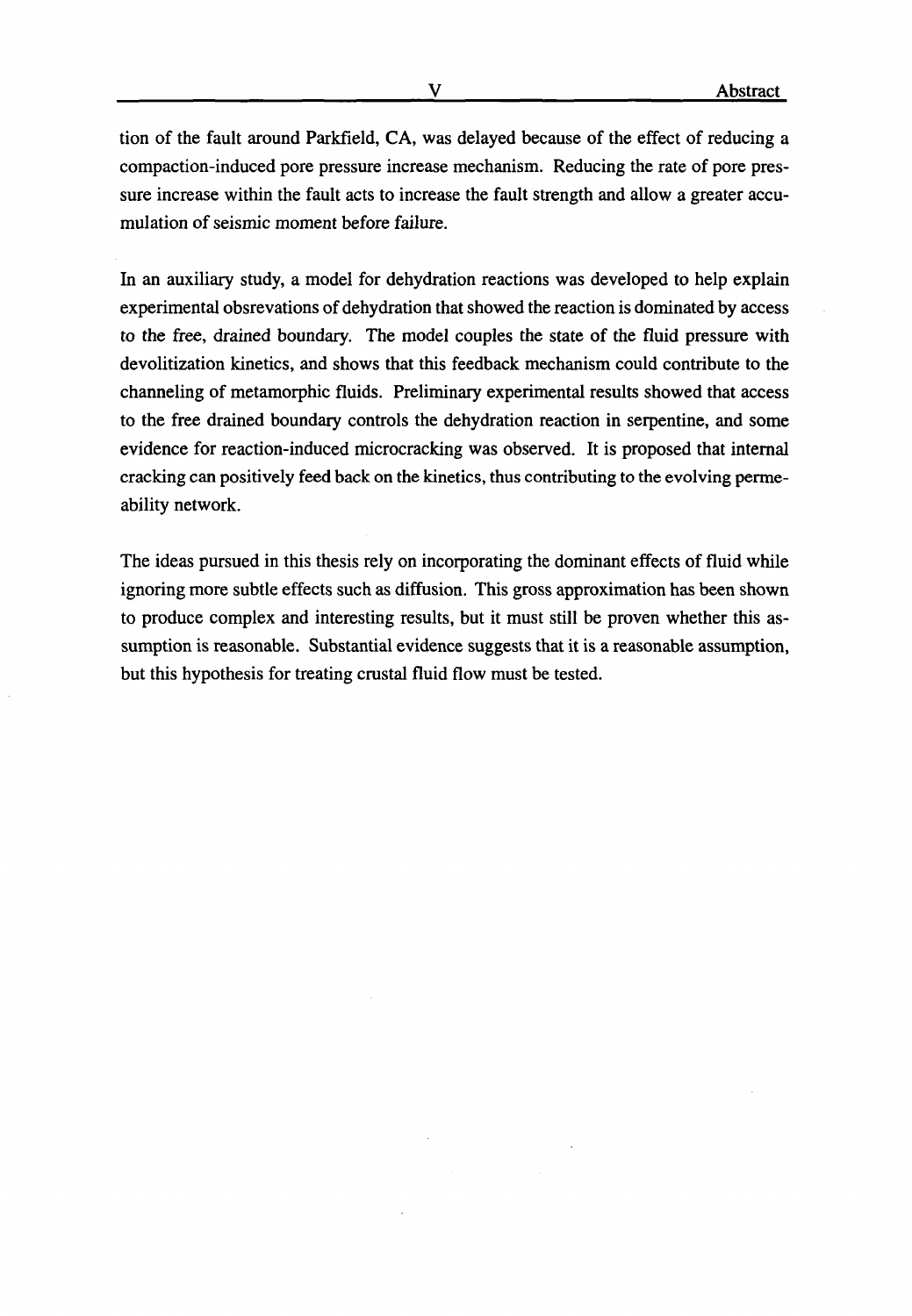## Zusammenfassung

Es gibt viele, ganz unterschiedliche Hinweise dafiir, daB Fluide eine wichtige, wenn nicht entscheidende Rolle in der Mechanik von Erdbeben spielen. Andere Untersuchungen zeigen, daB Erdbeben MaBstabs-unabhangige, selbstorganisierende, kritische Systeme sind. Es wurde der Versuch unternommen, diese prinzipiellen Beobachtungen mit der Entwicklung eines 3-dimensionalen, fluid - kontrollierten Erdbebenmodells in Einklang zu bringen, das die mechanischen Effekte von Fliissigkeiten mit der elastischen Dislokationstheorie für Deformierung ("Faulting") verbindet. Fluid - Bewegungen innerhalb einer Störungszone wurde mit einem einfachen "cellular atomaton model" simuliert, das auf der Annahme beruht, daB Permeabilitat als "Kippschalter" gesehen werden kann. Das bedeutet, daB Permeabilität Null ist, wenn die Plattenbewegung Scherkräfte entlang der Störungszone akkumuliert. Permeabilität gegenüber dem nächsten Nachbar ist hingegen unendlich, wenn eine erweiternde Abschiebung der Platte auftritt. Hohe Porendrucke entstehen entweder durch Kompressionsmechanismen oder eine direkte Fliissigkeitsquelle wie zum Beispiel Dehydratationsreaktionen. Das dynamische System zwischen Scherkraften und dem AusmaB des Fluiddruckes zeigt die Entwicklung hin zu einen Zustand von komplexem StreB, der schluBendlich ein MaBstabs - unabhangiges, selbstorganisierendes Verhalten zeigt.

Das Modell zeigt die spontane Entwicklung und Zerstörung von "Asperites" (locked regions). Es macht weiterhin deutlich, daB das Langzeitverhalten des Modells vom AusmaB des Fluiddruckes bestimmt wird. Wenn die Erhohung des Porendruckes im Vergleich zur erweiternden Abschiebung langsam entsteht, entwickelt sich die Störung zu einer starken Störung mit normalen Druckverhältnissen. Wenn aber der Anstieg des Porendruck schneller